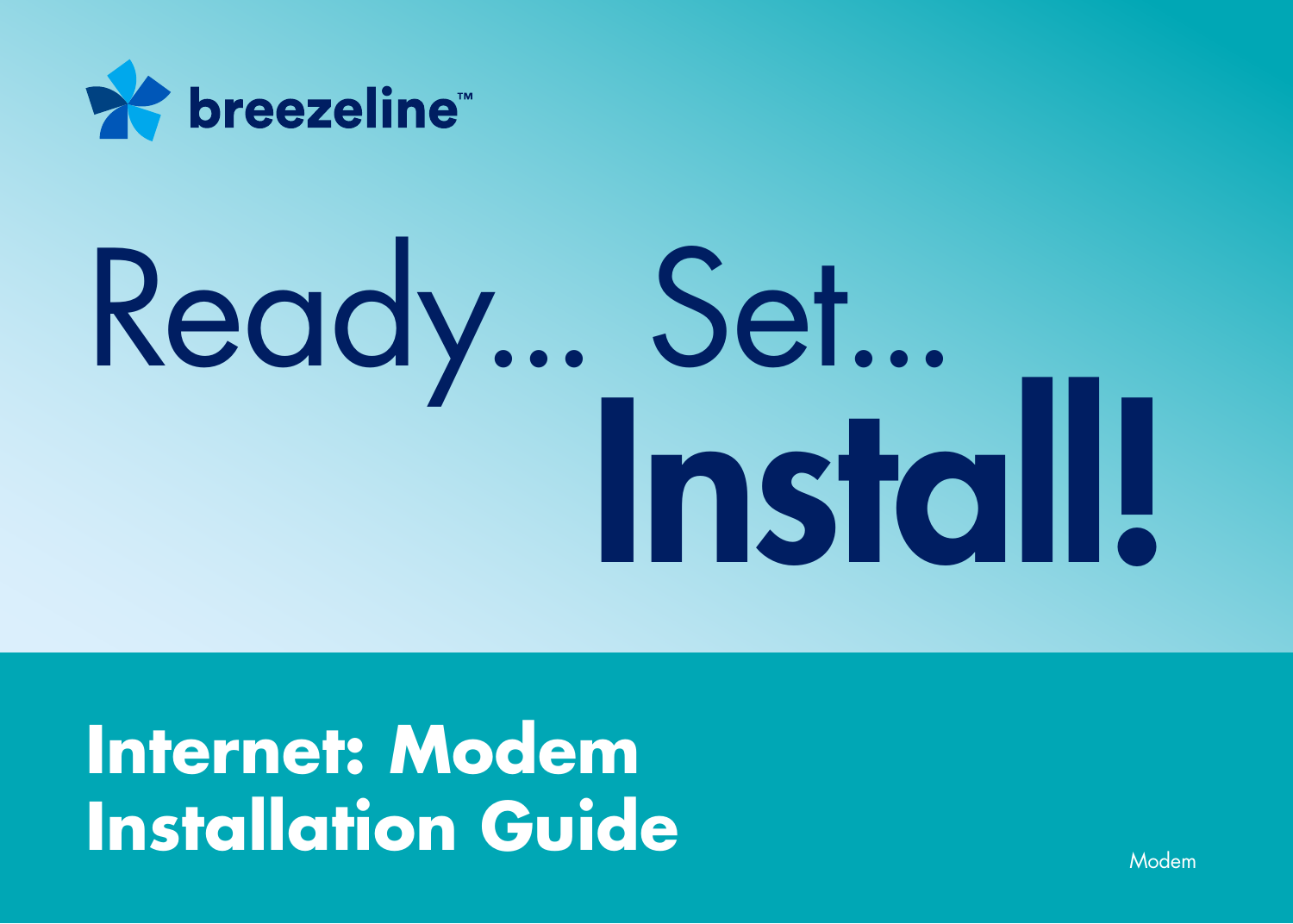# Thanks for choosing Breezeline ™

In this guide, we will walk you through how to set up your new Internet modem from Breezeline.

Current Customers: If you need to replace your current equipment, start with the "Removing your equipment" section.

New Customers: To set up your modem, start with the "Installing your Modem" section.

We hope you enjoy your Internet service from Breezeline.

### What's inside?

Don't feel like reading? Click Here to Watch Our Installation Video

Or visit: breezeline.com/modeminstall

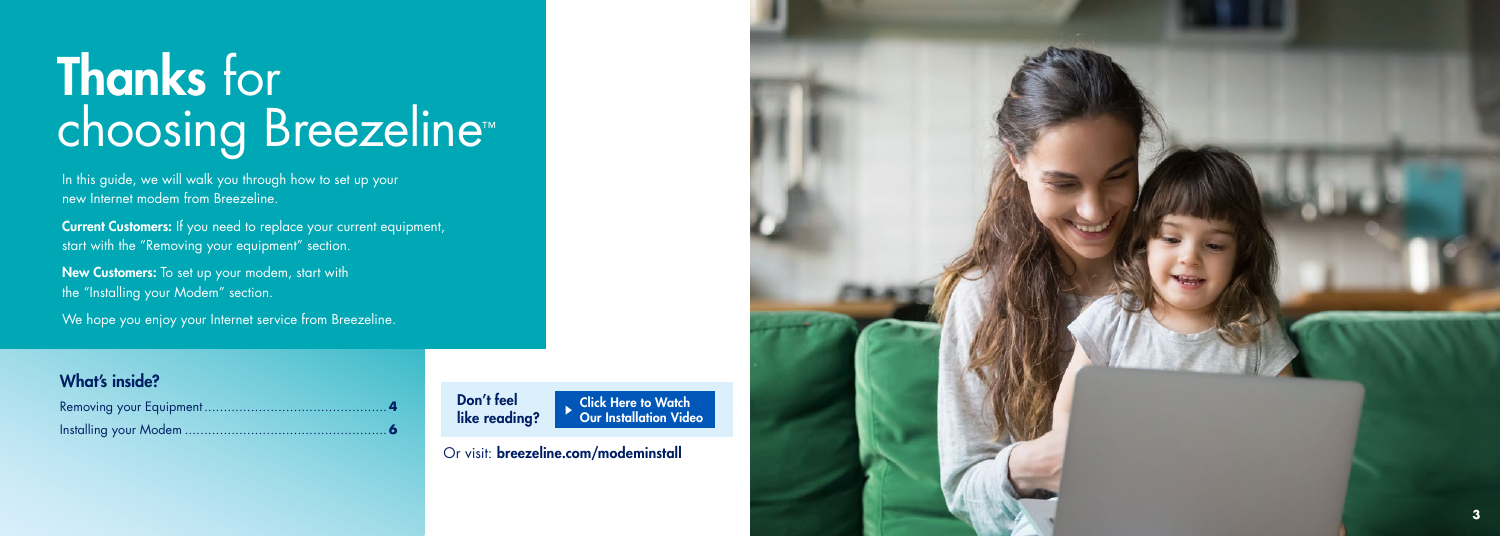### How to remove your current equipment

- 1. Unplug your current modem from its power source. See diagram  $\Omega$ .
- **2.** Disconnect the coaxial cable line from the back of the wireless modem **B**. Do not disconnect the other end of the coaxial cable line from the wall or from any splitters.
- **3.** Disconnect any Ethernet cord(s) from the current modem that are connected to any computers or other devices  $\bigodot$ . Do not disconnect the other end of the Ethernet cord(s) from any connected computers or gaming devices.



**4. DO YOU NEED TO RETURN YOUR EQUIPMENT?** When you placed your order, you should have been directed to return or recycle your old equipment. Unless specifically told to return it to Breezeline, please bring your old equipment to an electronics recycling center for disposal. Once deactivated, your old modem will no longer work.



Please Note: If instructed to return your equipment to Breezeline and you fail to do so, a fee may be charged to your account.

**5.** Please proceed to the "Installing your Modem" section.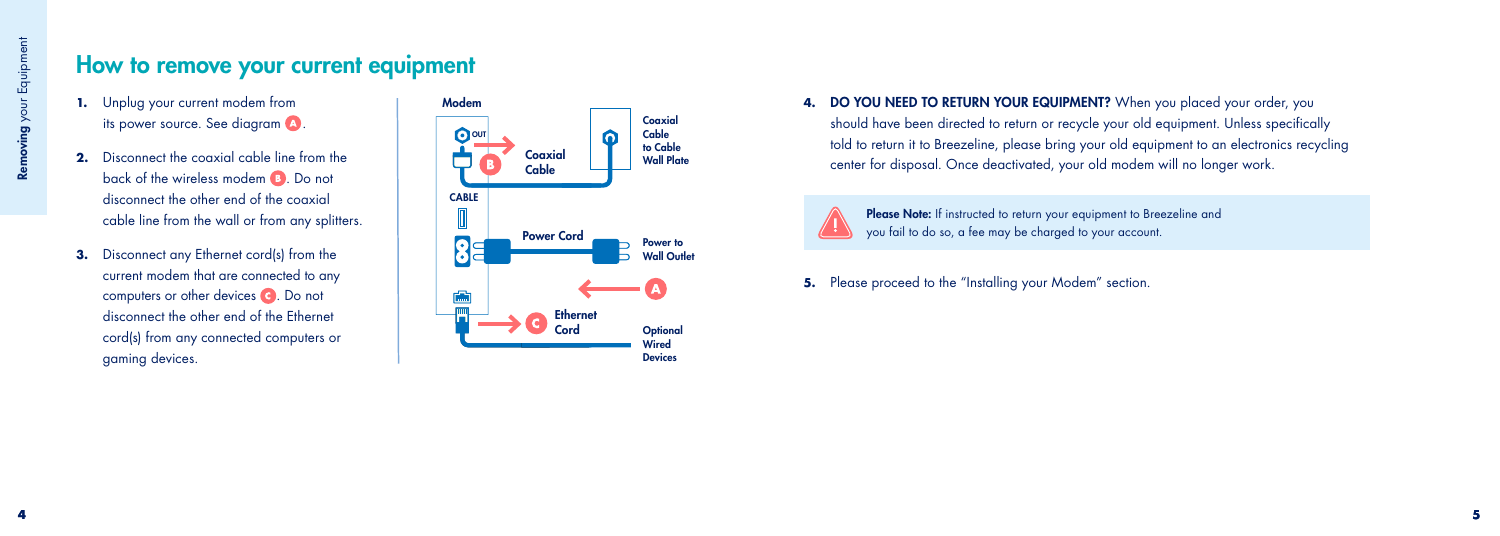## Getting your modem connected

Follow these easy instructions to set up your new modem.





**Tip** Tip: If you are also activating WiFi Your Way™ Home, follow the instructions on How to Set up your modem on the next page and then follow the instructions on the WiFi Your Way™ Home Ready Set Go Instructions to download the App and activate your pods.

## How to set up your modem

- **1.** Locate a cable wall outlet (coaxial) in a central location. It will look like this:
- **2.** Connect the coaxial cable from the wall to the modem  $\bigodot$  (insert into connector and turn barrel to tighten).
- **3.** Connect power cord from modem to the wall outlet  $\bullet$ . The modem will update once powered on. The process may take 5-10 minutes. When the lights in the front of the modem are glowing steady, it's ready to use.
- **4.** Using the Ethernet cord provided, connect your wired device to the back of the modem. If your modem has more than one Ethernet port, always connect the Ethernet cord to Port  $1 \bigodot$ .





Important Note: After you complete connecting your new modem, in order for the new settings to take effect, you will need to reboot all your wire connected devices like a computer or router.